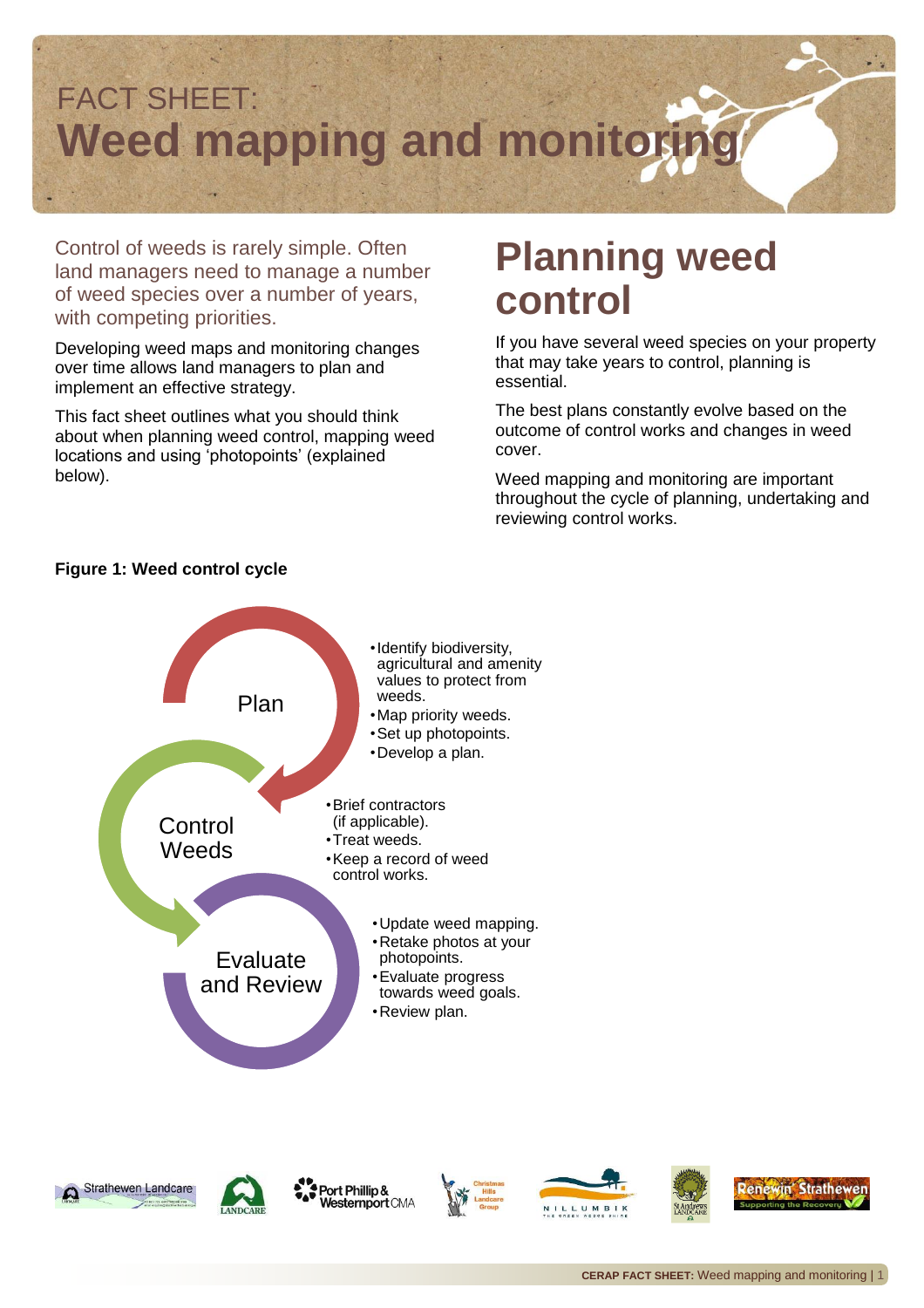

### **To plan weed control**

- 1. Identify the areas affected by weeds on your property; for example, bushland areas, agricultural areas or garden beds. It is useful to mark these on a map. Each of these areas may have different weeds and different priorities for control. Start weed control in the best areas (e.g. the highest quality bushland).
- 2. Make a list of which weeds you want to control based on your priorities for management (weed threat, vegetation type, slope, ease of control, threatened species, cost).
- 3. For each weed:
	- set a goal (e.g. to remove all blackberry in bush area and reduce blackberry to less than 5% cover on rest of property)
	- choose appropriate control methods
	- plan the actions you need to take each year to achieve your goal (see Figure 2)
	- check that you have the suitable licences, equipment and herbicides to control the weeds. Landcare groups regular offer subsidies to gain the Agricultural Users Permit.
- 4. Each year, record the actual actions completed. Keeping a good record allows you to develop a site history and cost and plan future works.
- 5. Review the plan each year based on the weed control achieved and changes in weed mapping.

|      |      | Year 1               |                            |                           |                                |                               |              |                 | Year 2                  |
|------|------|----------------------|----------------------------|---------------------------|--------------------------------|-------------------------------|--------------|-----------------|-------------------------|
|      |      | <b>Planned Works</b> |                            |                           | <b>Actual Works</b>            |                               |              |                 | $\bullet\bullet\bullet$ |
| Weed | Goal | <b>Action</b>        | <b>Control</b><br>Method/s | <b>Timing</b><br>(season) | <b>Actual</b><br><b>Action</b> | <b>Time</b><br>spent<br>(hrs) | Cost<br>(\$) | <b>Comments</b> |                         |
|      |      |                      |                            |                           |                                |                               |              |                 |                         |
|      |      |                      |                            |                           |                                |                               |              |                 |                         |
|      |      |                      |                            |                           |                                |                               |              |                 |                         |

#### **Figure 2: Sample works plan**

**Note:** You are legally required in Victoria to keep records of chemicals used, according to Department of Economic Development Jobs Transport and Resources (DEDJTR) standards. For more information, visit the [DEDJTR website.](http://agriculture.vic.gov.au/agriculture/farm-management/chemical-use)





Port Phillip & **Vesternport CMA** 





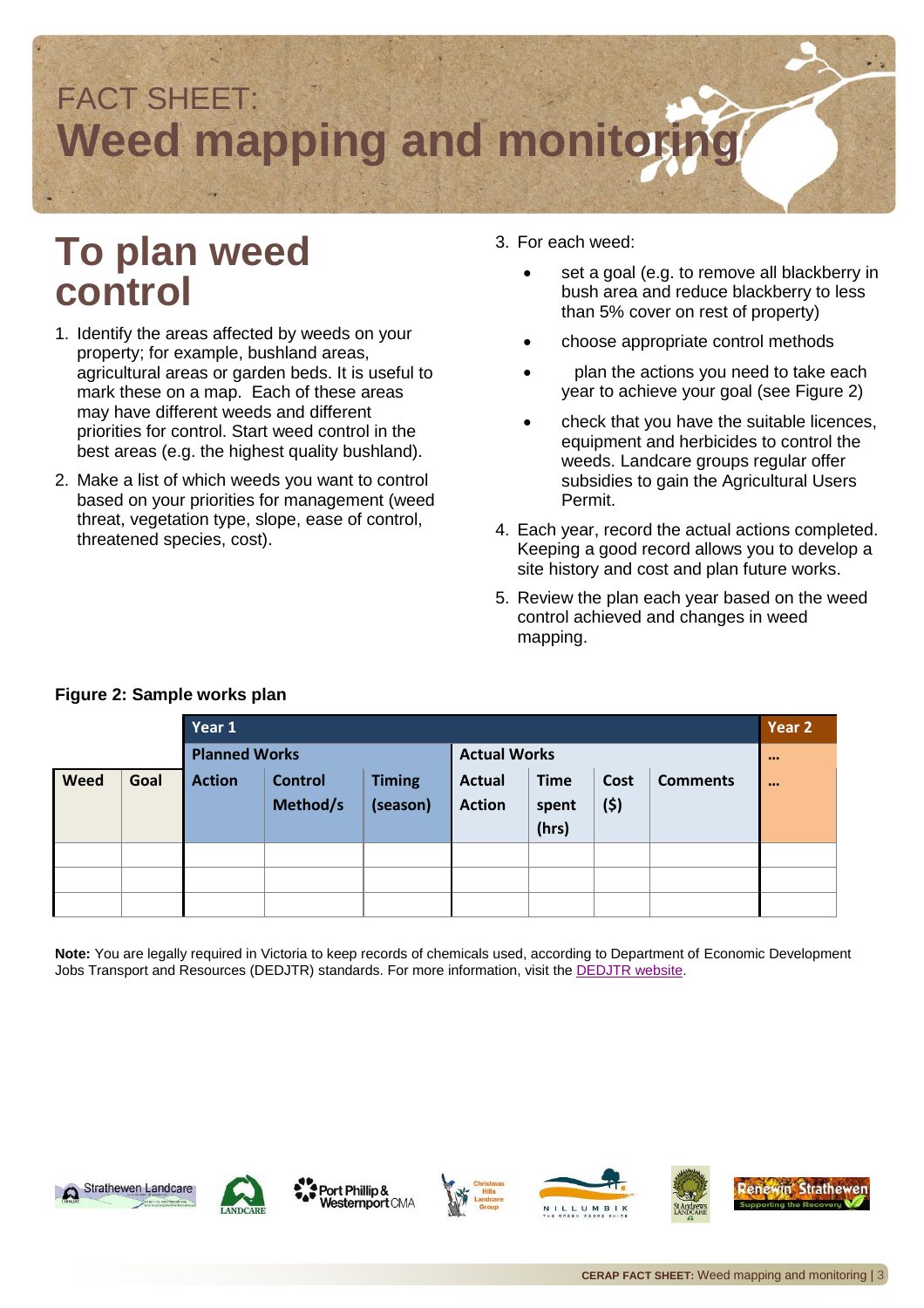# **Weed mapping**

Weed mapping is important to see changes over time and the impact of control works.

Here is a simple method.

- 1. Make a list of weeds you want to map, generally those you want to control or are concerned about.
- 2. Get a map of your property. You may need several copies depending on the number of species you want to map.

Options include:

- property plans
- mapping sites on the internet, such as: DELWP [Interactive Maps,](http://mapshare2.dse.vic.gov.au/MapShare2EXT/imf.jsp?site=bim) [Google Maps,](https://www.google.com.au/maps) and [NearMap.](http://www.nearmap.com/)
- sketching your property with relevant features, e.g. fence lines, houses, bushland and so on.
- 3. Mark the extent of all priority weed infestations on your map and record:
	- date
	- common name
	- scientific name
	- cover (Trace <1%, Light 1-10%, Medium 11-50%, Dense >50%)
	- age class for woody weeds (Seedlings, Juveniles, Mature, Resprout)
	- comments
	- control method (if controlling weeds at the same time).

Make sure there is a reference to the weed location on the map in your record about the weed infestation.

4. Update weed mapping annually or as required.



### **Figure 3: A weed map (example only)**